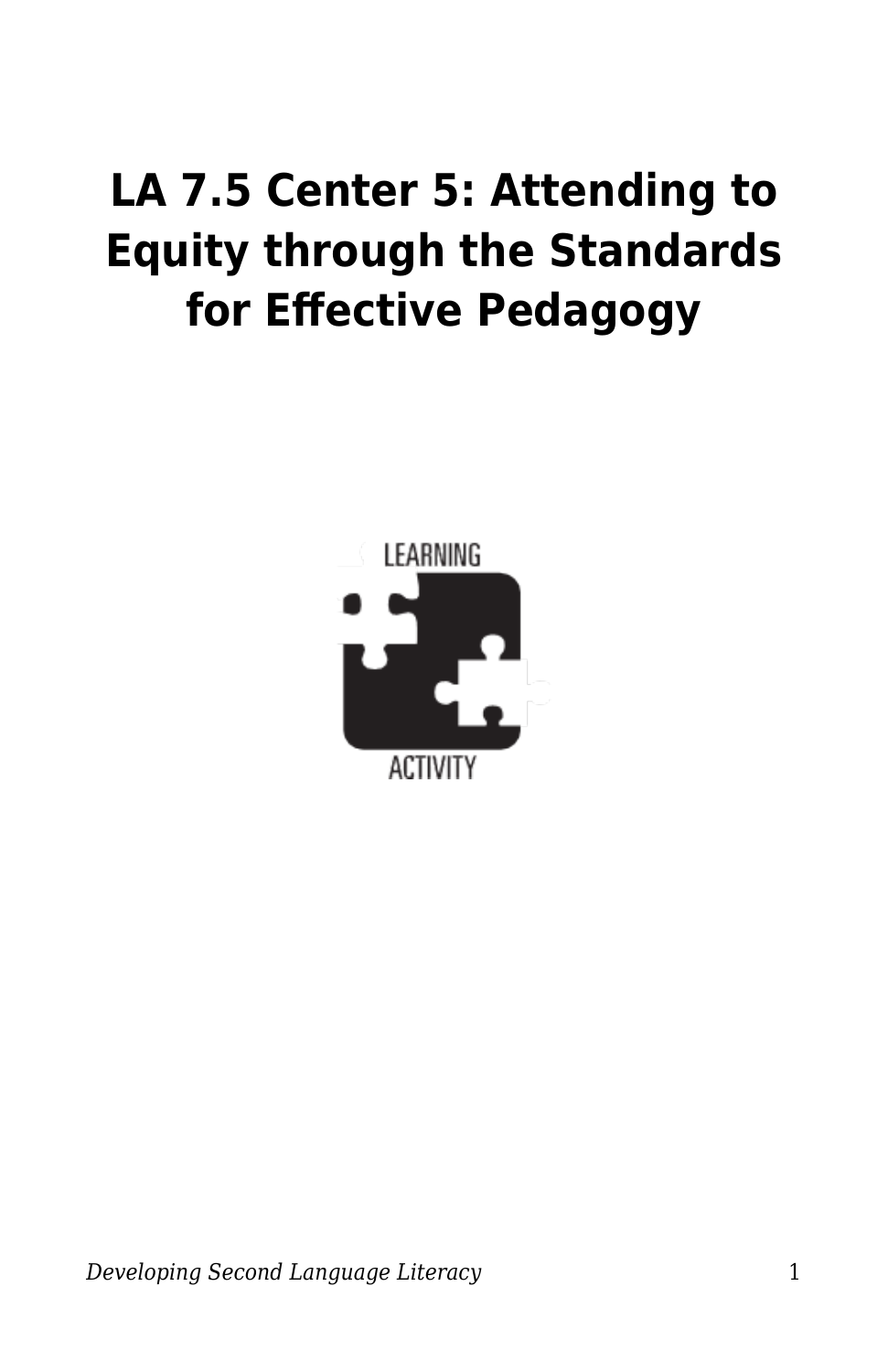| <b>Learning Outcome</b>                                                                                                                                                                                                                                                                                       | Pedagogical<br><b>Intent</b>                                                                                                                                                                                                       | <b>Student Position</b>                                                                                                                                                                                                                                                                                                                                                                     |
|---------------------------------------------------------------------------------------------------------------------------------------------------------------------------------------------------------------------------------------------------------------------------------------------------------------|------------------------------------------------------------------------------------------------------------------------------------------------------------------------------------------------------------------------------------|---------------------------------------------------------------------------------------------------------------------------------------------------------------------------------------------------------------------------------------------------------------------------------------------------------------------------------------------------------------------------------------------|
| <b>Demonstrate</b><br>knowledge and<br>skills to construct<br>learning<br>environments that<br>support<br>development of<br><b>English language</b><br>proficiency: literacy,<br>academic, and<br>cognitive<br>development.<br>(footnote language<br>and definition)<br>Assessment: 25 pts.<br>TA: 20 Minutes | <b>Teachers can</b><br>gather to critique<br>and respond to<br>their Unit Plan<br>and Lessons. They<br>can use the<br>critique to<br>improve these<br>lessons<br>specifically and<br>their teaching<br>practice more<br>generally. | <b>Students have learned</b><br>how to recognize,<br>honor, and draw on<br>prior knowledge and<br>cultural experiences<br>in their teaching.<br><b>They have learned</b><br>how to identify where<br>students are in<br>learning language and<br>developing literacy.<br>They know how to<br>design lessons and<br>assessments that<br>elicit student<br>knowledge and<br>promote learning. |

## **Instructions**

- 1. In this center, you will review the unit plans through a discussion on equity and some of the Standards for Effective Pedagogy (JPA, CTX, CA). Use the Equity in Literacy Development worksheet and consider the following questions to guide your discussion.
	- $\circ$  How did you respond to the 2 articles? What did you decide to include in your responses and answer the 2 questions at the bottom of the worksheet?
	- How do you define equity?
	- How have you seen your colleagues create and promote equity in the professional practices?
	- How can you create classroom practices using JPA, CTX, and CA effectively to promote equity?
- 2. Use the JPA, CTX, and CA rows of the [notes table](https://byu.box.com/s/qwcez3rerw6irhtacydbdz5t72m0uag5) to record